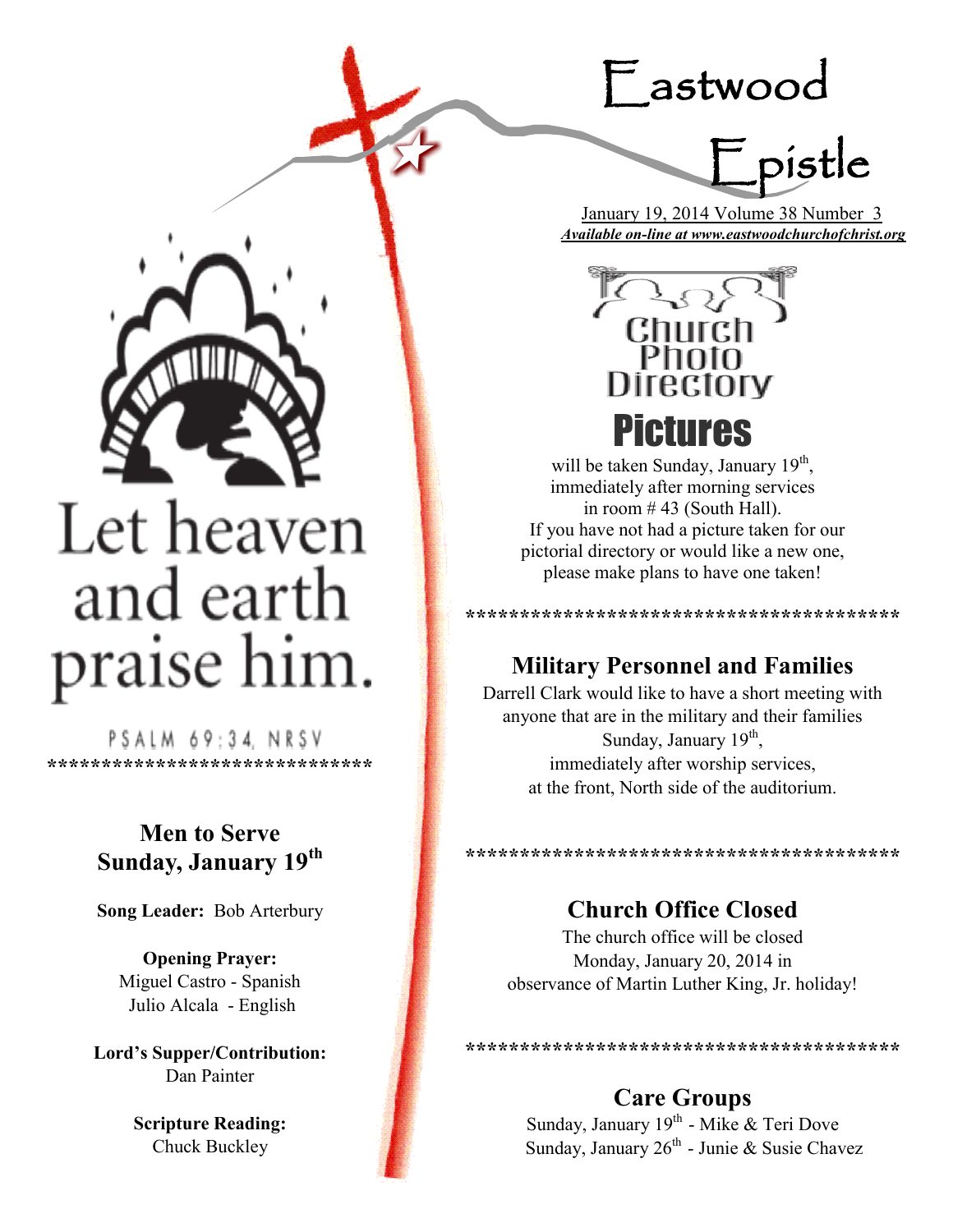## *Together*

*The Christian shoemaker does his duty not by putting little crosses on the shoes, but by making good shoes, because God is interested in good craftsmanship.* **Martin Luther**

It is interesting how the obvious is often hidden from our knowledge. We confuse rituals, charms and artificial conduct with spiritually. We think there is some secret to being spiritual or develop criteria to determine it.

A parent, up all night tending to a sick child is functioning spiritually. A breadwinner giving their best work to provide for the family is spiritual. A friend who comes to our aid in a time of need is acting spiritually.

Jesus taught that we are to do unto others as we would have them do to us and love your neighbor as yourself. It is spiritual to care for others and seek their best interest.

Using Luther's comment. If a shoemaker places a cross on the toe of each shoe he makes, but the quality of the shoe is so poor, it falls apart in a short time, he has defamed Jesus. It is not spiritual to live shoddily and try to hide it with a cross. As it has been said, "if you put lipstick on a pig..."

Yes, we should spend much time in prayer and reading our Bibles, but do not be demoralized, because we are not up to the good examples we find in scripture. Or because we think a fellow disciple, prays more or reads more than we do. Or because another seems to understand hard texts better.

When a person is committed to the Lord Jesus and is giving his best work in all things, that is a spiritual person. All are spiritual when serving Jesus. Live life in the name of Jesus, be the best shoemaker you can be. *Charles M Clodfelter*

#### *Sunday Guests who registered - 11 Did you speak with them?*

**www.eastwoodchurchofchrist.org**

|                         | <b>Schedule of Services</b>                        |             |
|-------------------------|----------------------------------------------------|-------------|
| Sunday                  | Tuesdav                                            | Wednesday   |
| Bible Class - 9:00 A.M. | Ladies Bible Class                                 | Bible Study |
| Worship - 10:00 A.M.    | $10:00$ A.M.                                       | 7:00 P. M.  |
|                         | <b>Area TV Programs</b>                            |             |
|                         | Fridays: 7:00 P.M. Channel #38 (Cable Channel #16) |             |

#### **Area TV Programs**

Sundays: 5:00 A.M. Inspiration Channel (Channel #364 Direct TV)

## **Sisterly Reunion of Hispanic Women."**

We will be offering a series of Biblical lessons, such as "Non Negotiable Values," which offers Hispanic women various topics of women's interest. The Hispanic Women's Ministry was created, in hope to bring glory to God while benefitting others. The classes will be held in Eastwood Church room # 66 and will be meeting on Tuesdays, at 10:00 a.m., on Wednesdays, at 7:00 p.m. and on Mondays at 7:00 p.m. (Visitors are welcomed). The classes will be lead by our sister Yolanda Garcia, Phone # 915-922-7293. (Classes will be held in Spanish only).

## **ECHO/Workday**

On Friday before the third Saturday of each month, volunteers come to the building at 9:00 a.m. and bag sacks of groceries. These sacks are then distributed on Saturday morning at 9:00 a.m. in the Fellowship Hall. Any community household is eligible. Eastwood members who wish to receive this assistance, may come the Friday, prior to the  $3<sup>rd</sup>$  Saturday, between 9:00 a.m. and 10:30 a.m. to avoid the crowd on Saturday. If you would like to help sorting of the food or if you would like to receive a bag for your family, be here on Friday, January 17, 2014, between 9:00 a.m. & 10:30 a.m.

## **Change of Address**

Dale and Selma Tate have moved into assisted living. Their new address is Regency Assisted Living Attention: Dale and Selma Tate Apartment 102 221 Bartlett Drive El Paso, TX 79912 Phone # 325-261-1087

#### \*\*\*\*\*\*\*\*\*\*\*\*\*\*\*\*\*\*\*\*\*\*

Ramiro Aranda 's new address is 1305 Myrtle Avenue, Apt. 2 El Paso, TX 79901 Phone # 915-843-1542

### **Sunday, January 19, 2014**

**Speaker** - Charles Clodfelter **Sermon Topic** - *Knowing How to be Saved* **Scripture** - John 6:33-35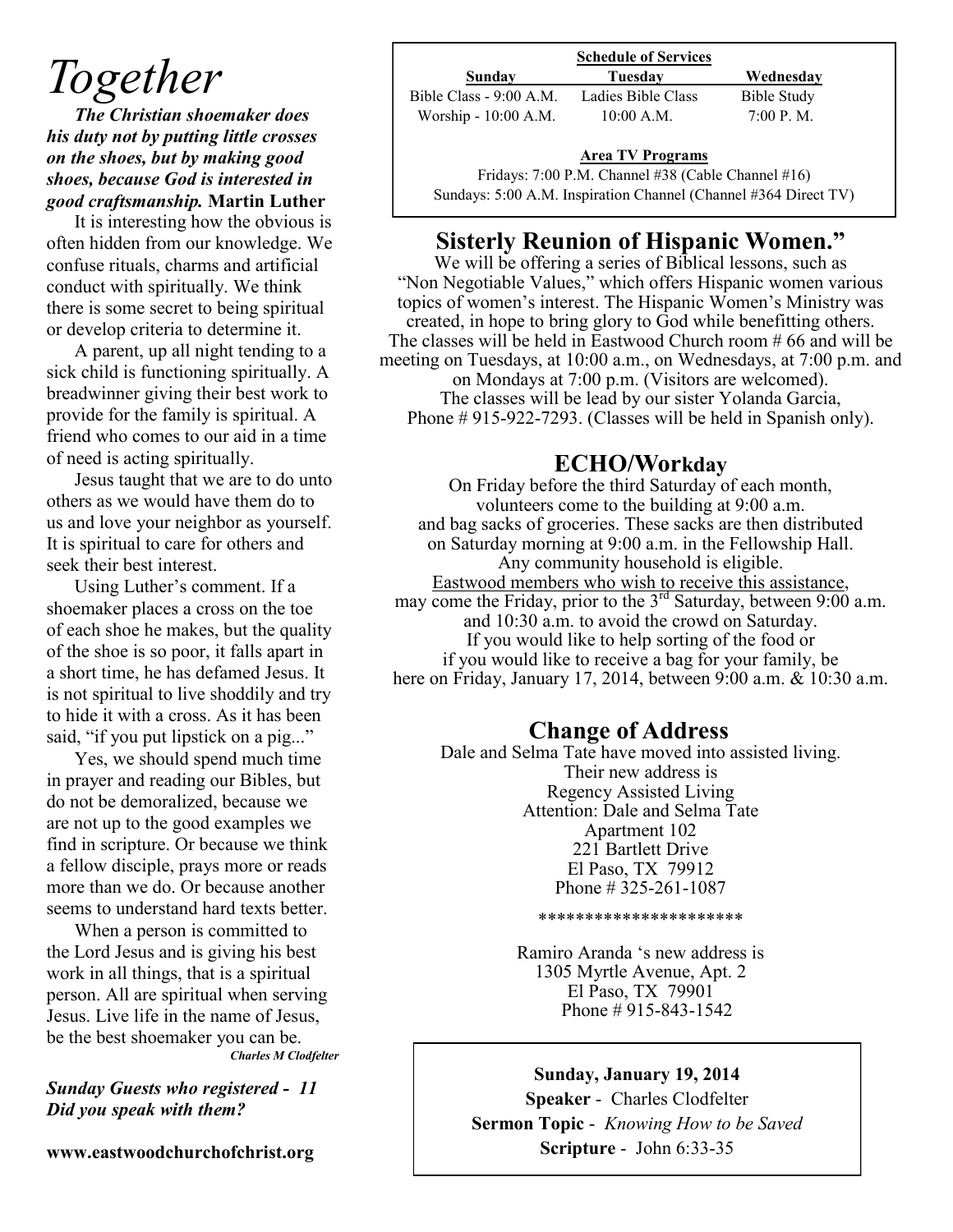

want to ask the all-important question: Why did Jesus have to suffer? Why couldn't God have just let him die to pay for our sins? The key word here is payment. 1 John 4:10 says,

### *"And this is love: not that we loved God, but that He loved us and sent His Son to be the payment for our sins."*

This is what the Bible says in many different ways. He died to give us life. He died to bring us to God. He died just for the unjust. He died for our sins. He died to save us. He died to give us eternal life. The bottom line is payment. It wasn't enough for him to die. Jesus had to pay for something. We sing this chorus "He paid a debt he did not owe. I owed a debt I could not pay. I needed someone to wash my sins away." THAT is the gospel. He paid a debt He didn't owe. Some ask "Why did He have to pay?", and it's because He had to pay for the demands of God's wrath. That is why we call it Good news, for us. Paul  $\_$  , and the contribution of the contribution of the contribution of the contribution of the contribution of  $\mathcal{L}_\text{max}$ 

 Canned Meats Peanut Butter Soup





January 19 - Julie Conyers January 22 - Mary Strickland January 22 - Mario Olivas January 24 - Samuel Hooper



 **Nursery Helpers for Sunday, January 19, 2014** Amanda Thomas and Kelly Riggs

## **Christian Schools of El Paso**

Don't forget to bring your unneeded clothes, shoes, blankets and coats to the big blue donation box in the CSEP parking lot. The clothes go to those in need. CSEP benefits from your generosity!

## **Youth Group Fundraiser**

Eastwood Youth Group is having a fundraiser selling discount cards. The cards cost \$20 and have great discounts to 18 different businesses in the area (such as 15% off your bill at Lunch Box at Buckner Street). The cards are good until December 2014 and the discounts can be used once per day. If you are interested in purchasing a card, please speak with Andrew or one of the youth kids. Money earned from this fundraiser will go toward youth retreats, youth rallies, scholarships for teens who need help going on youth trips, and many other youth events.

## **Ink Cartridges for Eastwood Youth**

Please remember to donate your used printer ink cartridges to Eastwood Youth Group. The donation bin is located in the foyer of the church.

## **Important Tax Deduction Notice**

To ensure the deductibility of your church contributions for 2013, please do not file your 2013 income tax return until you have received a written acknowledgment from the church of your contributions that have been

**\$250.00 or more PER contribution.**  Acknowledgments will be mailed before January 23rd.